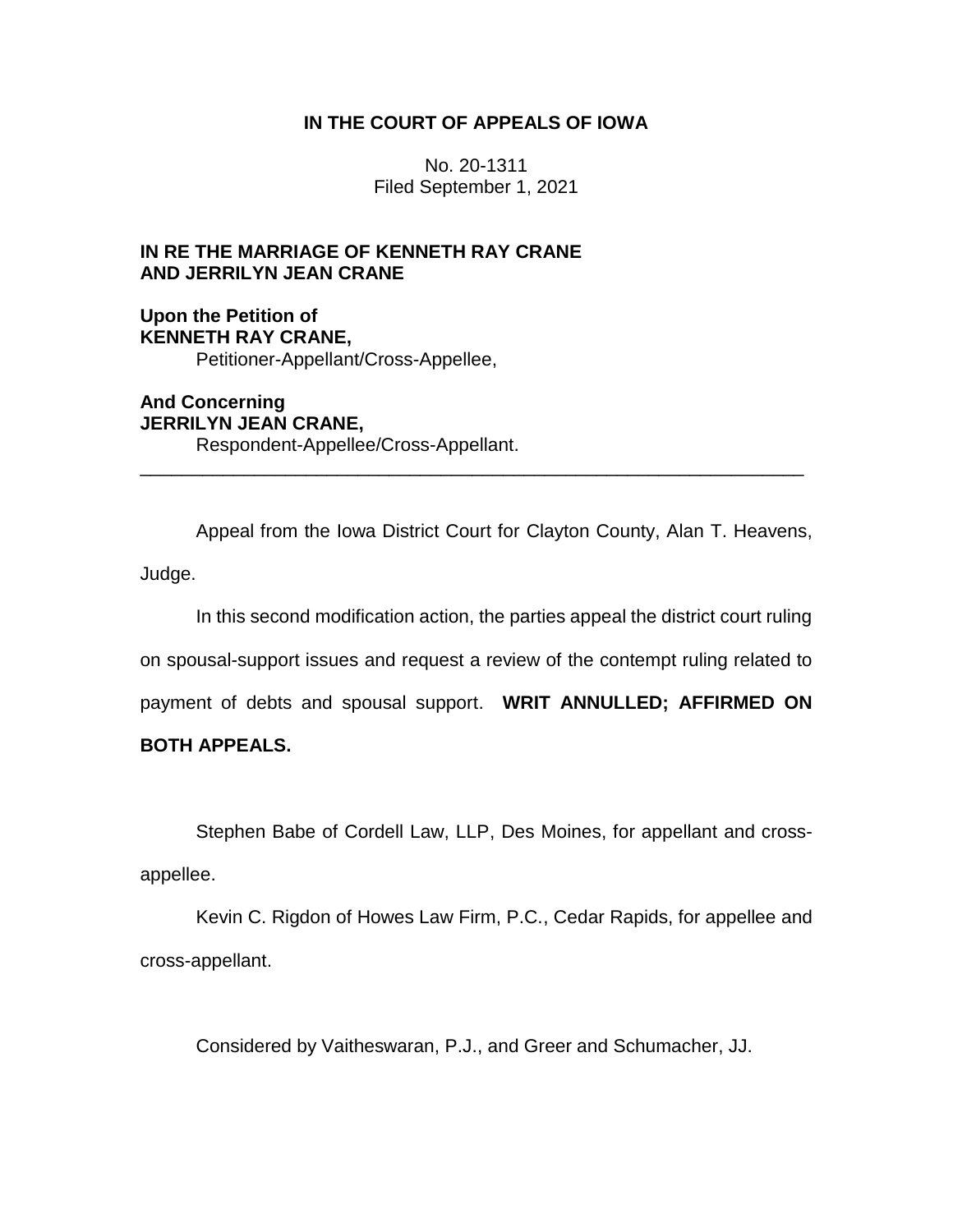## **GREER, Judge.**

 $\overline{a}$ 

Third time is a charm, as the saying goes. Kenneth Crane hopes that this time his spousal-support obligation terminates. Starting in 2014, Kenneth petitioned for a dissolution of his marriage with Jerrilyn Crane, and the relationship deteriorated from there, resulting in several court battles over financial obligations. Kenneth sought a modification of the spousal-support obligation in 2017. Now, after a trial in August 2020, the parties appeal and the issues fall into two main categories. First, we resolve the modification dispute over the past and future installments of Jerrilyn's spousal support. Second, we address Kenneth's challenge to the district court's contempt of court findings against Kenneth.<sup>1</sup> Then we review each party's request for appellate attorney fees.

## **Relevant Facts and Proceedings.**

The district court dissolved the marriage of Kenneth and Jerrilyn on February 26, 2016.<sup>2</sup> Because the parties' marriage lasted forty-two years and

 $1$  Upon motion, our supreme court allowed Kenneth's appeal of the contempt to be treated as a petition for writ of certiorari. We grant the petition and address the merits with this opinion. *See Giles v. State*, 511 N.W.2d 622, 625 n.2 (Iowa 1994) ("Unlike a direct appeal . . . a petition for writ of certiorari may be granted or denied at the discretion of the court."); *see also Crowell v. State Pub. Def.*, 845 N.W.2d 676, 682 (Iowa 2014) ("A writ of certiorari is limited to triggering review of the acts of an inferior tribunal on the basis the inferior tribunal exceeded its jurisdiction or otherwise acted illegally. Our power to review lower court actions by issuing writs of certiorari is discretionary. Once this court exercises its discretionary power to grant certiorari, we engage in review of the action of the inferior tribunal and either sustain or annul it. No other relief may be granted." (citations omitted)).

 $2$  The procedural history shows several applications for rule to show cause by both parties. In July 2016, the district court found Jerrilyn in contempt of court for her failure to transfer the Ford F-150 truck. Then in March 2017, Jerrilyn applied for a rule to show cause hearing citing Kenneth's failure to pay spousal support, to sign the quitclaim deed, and to pay the One Main Financial debt obligation. Next, in May 2018, Jerrilyn applied again for a contempt ruling to address Kenneth's failure to pay her spousal support. These matters were all resolved. Finally we have the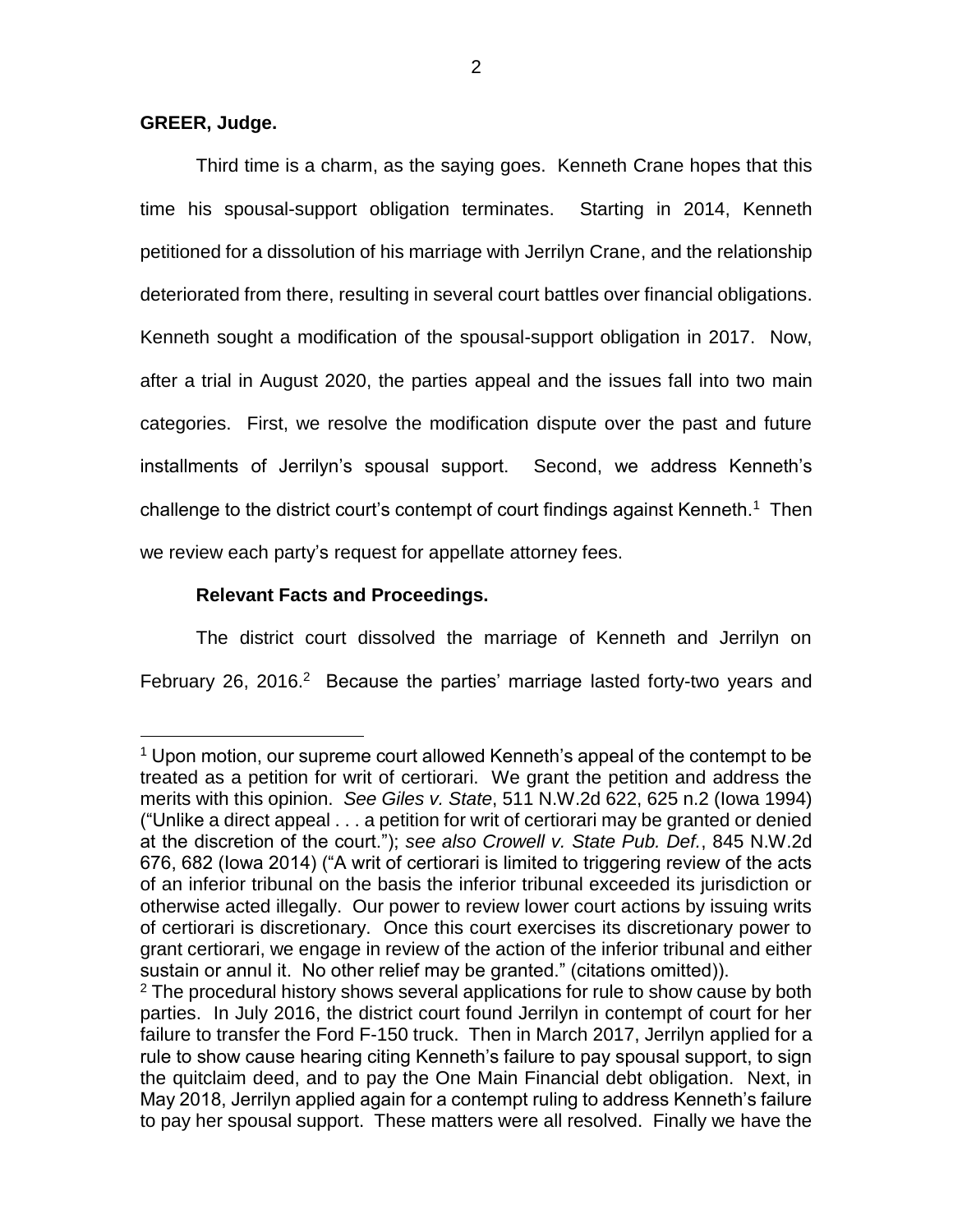Jerrilyn's earning potential was lower than Kenneth's income, the district court awarded her spousal support.<sup>3</sup> The decree provided:

Kenneth shall pay spousal support to Jerilyn<sup>[4]</sup> in the amount of \$1500.00 per month commencing on the 1st day of March, 2016 and payable each month thereafter until Jerilyn attains the age of 65 and becomes eligible for social security benefits. That amount of support should allow her to continue working and meeting her monthly bills of roughly \$3000.00. The court further finds Kenneth should be able to pay that amount and still remain self supporting. *Spousal support shall be subject to recalculation upon Jerilyn attaining 65, depending upon the social security benefits available to Kenneth and those available to Jerilyn.* Spousal support may cease, continue or be reduced depending upon review at that time. The court is in no position to forecast the financial position of these parties when they reach retirement in order to calculate future spousal support.

(Emphasis added). Both parties appealed the district court's determination of

spousal support under the decree along with other issues. *In re Marriage of Crane*,

No. 16-0403, 2017 WL 1735636, at \*2–3 (Iowa Ct. App. May 3, 2017). On appeal

from the dissolution trial, our court reduced the spousal award to \$1000 per month

until Jerrilyn reached age sixty-five and "[i]n all other respects, we affirm[ed] the

award of spousal support." *Id.* at \*3. Nearly four months after procedendo issued

in May 2017, Kenneth petitioned to modify the decree, citing dire financial

circumstances. His end goal was to modify the decree to terminate the spousal-

support obligation. But, in the March 2018 order, the district court denied the

 $\overline{a}$ 

subject of this appeal, the application for rule to show cause filed in September 2019, again addressing delinquent spousal support but also relating to a bank debt.

 $3$  Jerrilyn was sixty-two at the time of the dissolution of marriage trial, and Kenneth was sixty-three years old. She had been a stay-at-home mom and kept the books for Kenneth's trucking company. The district court attributed to her a net income of \$700 biweekly from her job as a CNA. Kenneth's income ranged from about \$20,000 to \$39,000 per year.

<sup>&</sup>lt;sup>4</sup> Jerrilyn is also referred to as Jerilyn or Jeri in this record, but we prefer to address her with the formal version shown in the appellate caption.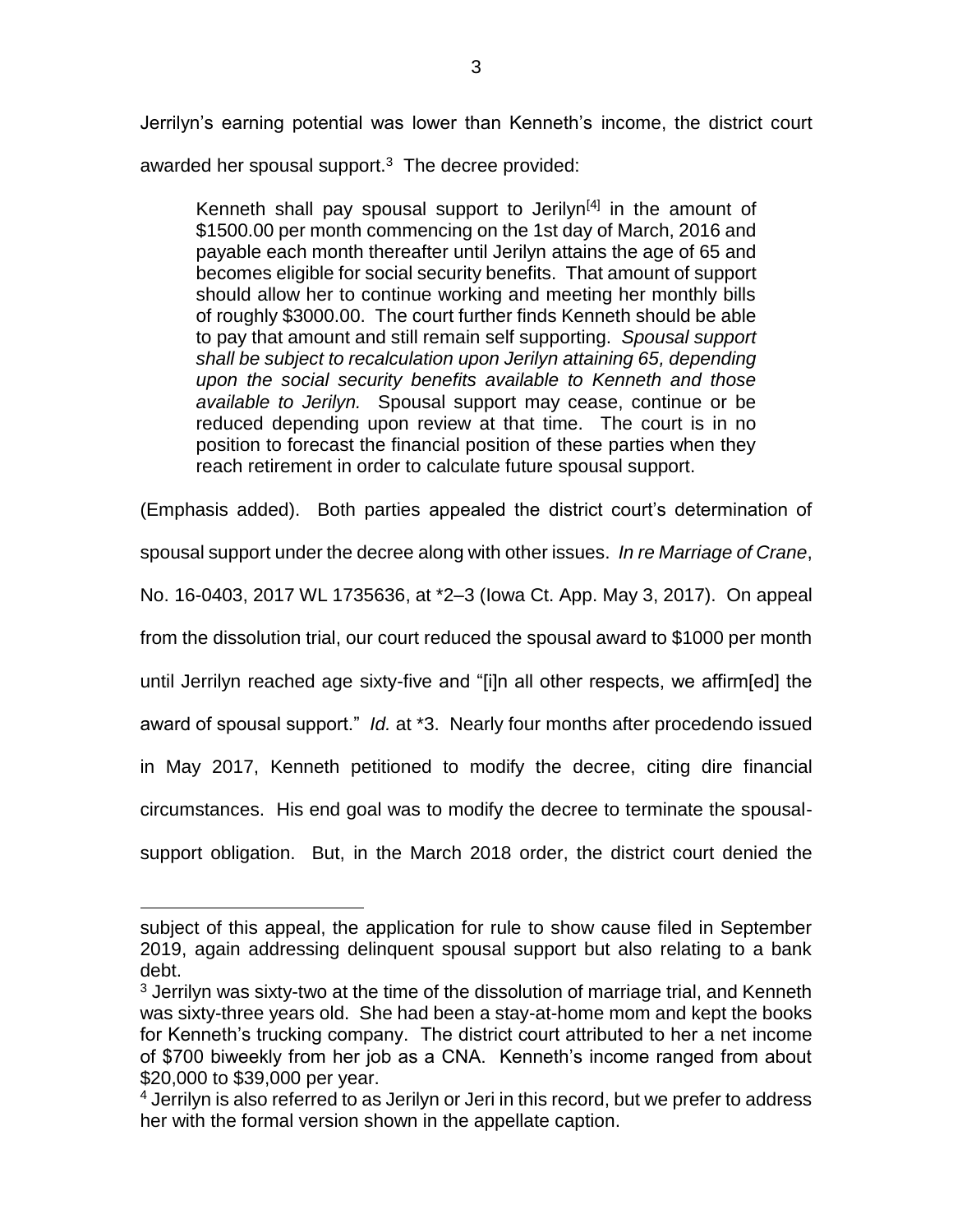modification, noting Kenneth failed to prove a material and substantial change in circumstances. Without referencing the current earnings of either party, the district court determined Kenneth purposefully decreased his earnings by downsizing his trucking operation while entering a new relationship and adding a new baby to his life.

In September 2019, Jerrilyn applied for rule to show cause why Kenneth should not be found in contempt of court for failing to pay a marital bank debt he was assigned in the decree and to pay delinquent spousal-support installments. Before a hearing was held on the application, in January 2020, Kenneth again petitioned to modify the decree. He alleged a substantial change in circumstances because both parties were now eligible for social security benefits and the decree granted the right to review and recalculate his spousal support once Jerrilyn turned sixty-five years old. He noted she was sixty-six years old and he was now sixtyseven years old. Jerrilyn denied that there were substantial changes in circumstances since 2018.

In August 2020, the district court found Kenneth proved changed circumstances and terminated the spousal-support obligation to Jerrilyn. As an aside, the district court noted "some question [as to] whether a substantial change in circumstances was necessary to modify the spousal support award in this case as the Decree states that spousal support shall be recalculated when [Jerrilyn] turned 65." To arrive at its conclusion in the second modification action, the district court reasoned:

The trial court for the initial Decree, the Court of Appeals, and the trial court for the first modification action all determined that Jeri had a need for spousal support. The record supports these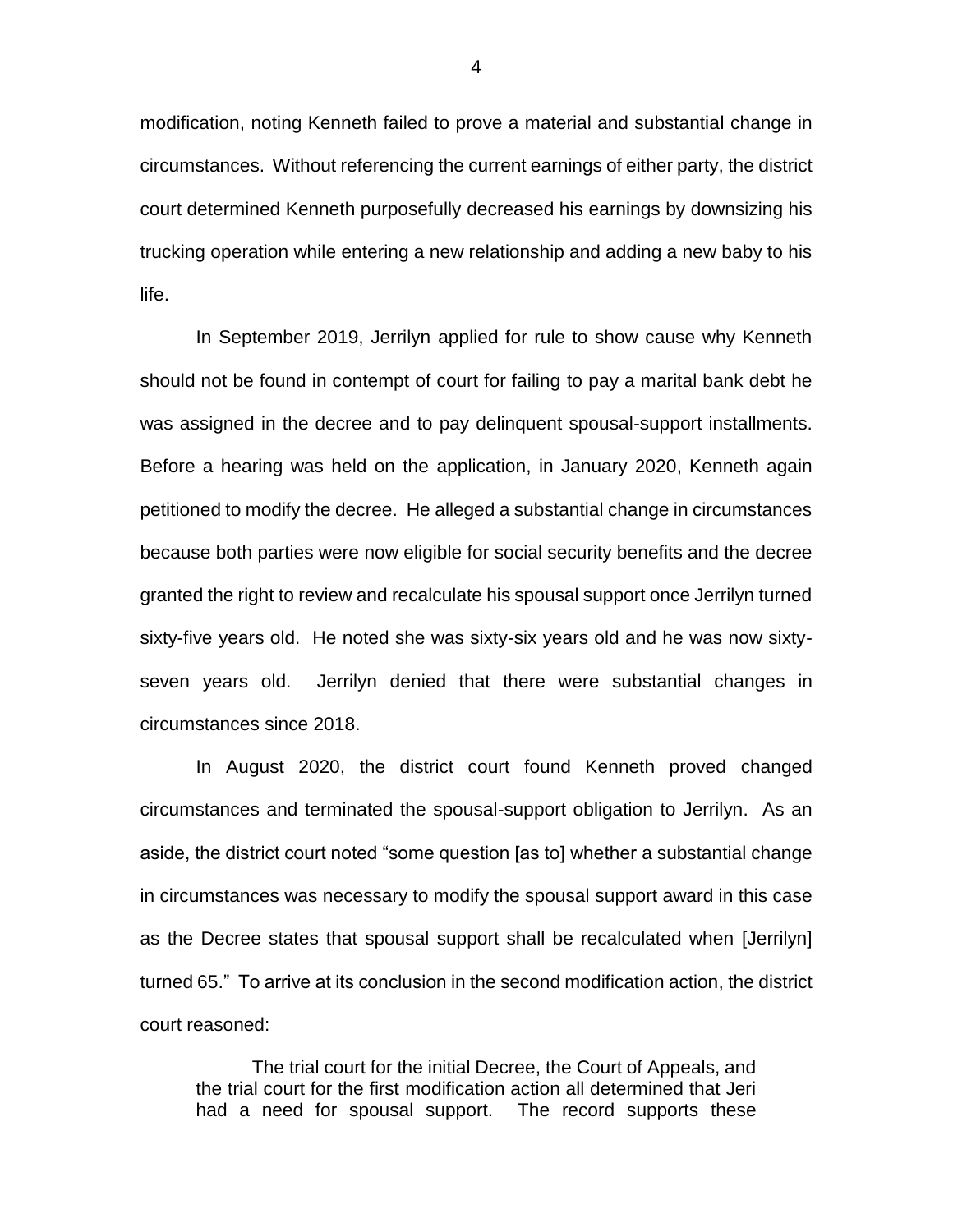conclusions, as Jeri had approximately \$1,300 more in monthly expenses than monthly income and was taking out loans to pay her mortgage and litigation fee bills as recently as the last modification trial in 2018. Jeri's financial situation has improved significantly since then.

Jeri now has approximately \$800 more in monthly income than monthly expenses without any spousal support from Ken. Jeri is financially self-supporting and that is a substantial, material, and unexpected change in circumstances. In the meantime, Ken's physical, mental, and financial health has deteriorated faster than would normally be expected for someone his age.

Ken and Jeri would each like to retire or work substantially less and both are at a normal retirement age. However, if Ken stops working he won't be able to pay spousal support; and if Jeri stops working she may again face a need for spousal support. Put another way, if either Ken or Jeri retires or semi-retires, there is a high likelihood of more litigation as long as each party's income is linked to the other's income via spousal support.

Kenneth asked for spousal support to be terminated retroactive to the date of his

filing, but the district court refused and terminated it effective the first due date

following the order, September 1, 2020.

 $\overline{a}$ 

Then, addressing the contempt application of Jerrilyn, the district court

found Kenneth in contempt of the court orders based on this analysis:

Turning to the present case, there is no dispute that Ken failed to pay \$1,000 in spousal support that the Decree required him to pay for the 13 months starting August 2019 and ending August 2020. As stated above, his spousal support obligations cannot be retroactively decreased. There is also no dispute that Ken failed to pay the debt associated with Jeri's residence ("One Main debt"<sup>[5]</sup>), causing Jeri to take out a second mortgage in order to avoid foreclosure.

Finding there was no excuse for the failure to pay, the district court ordered

Kenneth to pay \$350 biweekly until his delinquent obligations were paid in full.

Both parties filed motions to enlarge; Kenneth's motion was denied, and the district

<sup>&</sup>lt;sup>5</sup> The district court confused this debt with the Farmers' State Savings Bank mortgage debt against Jerrilyn's home.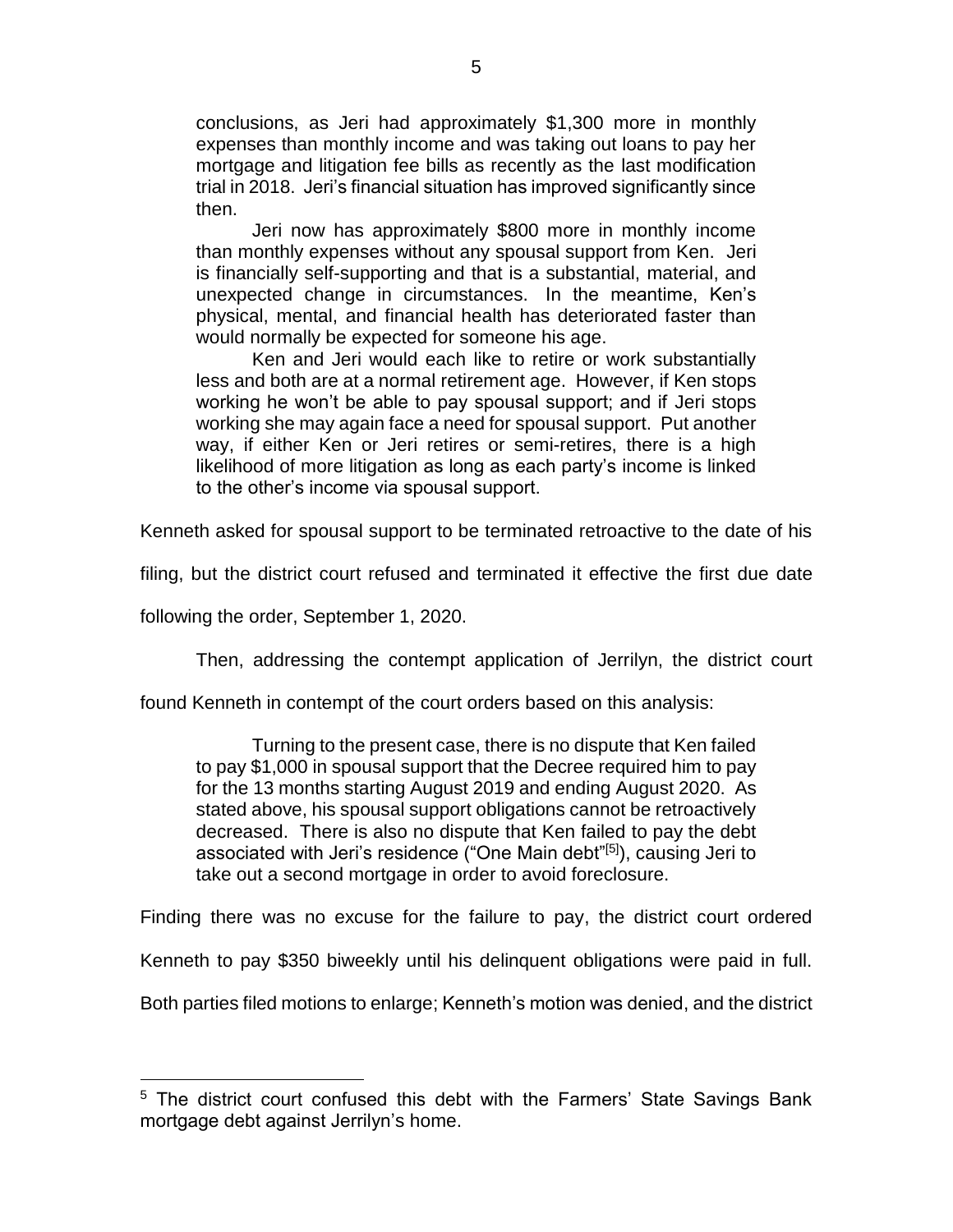court clarified for Jerrilyn the extent of the delinquent obligations to be paid by Kenneth. Each party was to pay their own attorney fees. After filing motions to reconsider, now both parties have appealed the district court rulings. Kenneth disputes the contempt finding and whether termination of the spousal support should have been retroactive. Jerrilyn's focus on appeal addresses termination of spousal support. Both request appellate attorney fees.

#### **Scope of Review.**

We review the district court's decision modifying the terms of a marriage dissolution decree de novo. *In re Marriage of Johnson,* 781 N.W.2d 553, 554 (Iowa 2010). We will not disturb the trial court's conclusions "unless there has been a failure to do equity." *In re Marriage of Wessels,* 542 N.W.2d 486, 490 (Iowa 1995).

Our review of a certiorari action is for correction of legal error. *Ary v. Iowa Dist. Ct.*, 735 N.W.2d 621, 624 (Iowa 2007). "When the court's findings of fact are not supported by substantial evidence, or when the court has not applied the law properly, an illegality exists." *Id.* Substantial evidence is evidence that would convince a rational trier of fact. *See In re Marriage of Jacobo*, 526 N.W.2d 859, 866 (Iowa 1995). We are not bound by the district court's conclusions of law and "exercise unfettered review of the court's application of the law." *Id.*

Finally, we review a district court's decision on attorney fees for abuse of discretion. *See In re Marriage of Goodwin*, 606 N.W.2d 315, 324 (Iowa 2000).

#### **Analysis.**

#### **Modification of Spousal Support.**

We begin with Jerrilyn's position and note that Kenneth had not paid spousal support to Jerrilyn since August 2019. First, she argues Kenneth failed to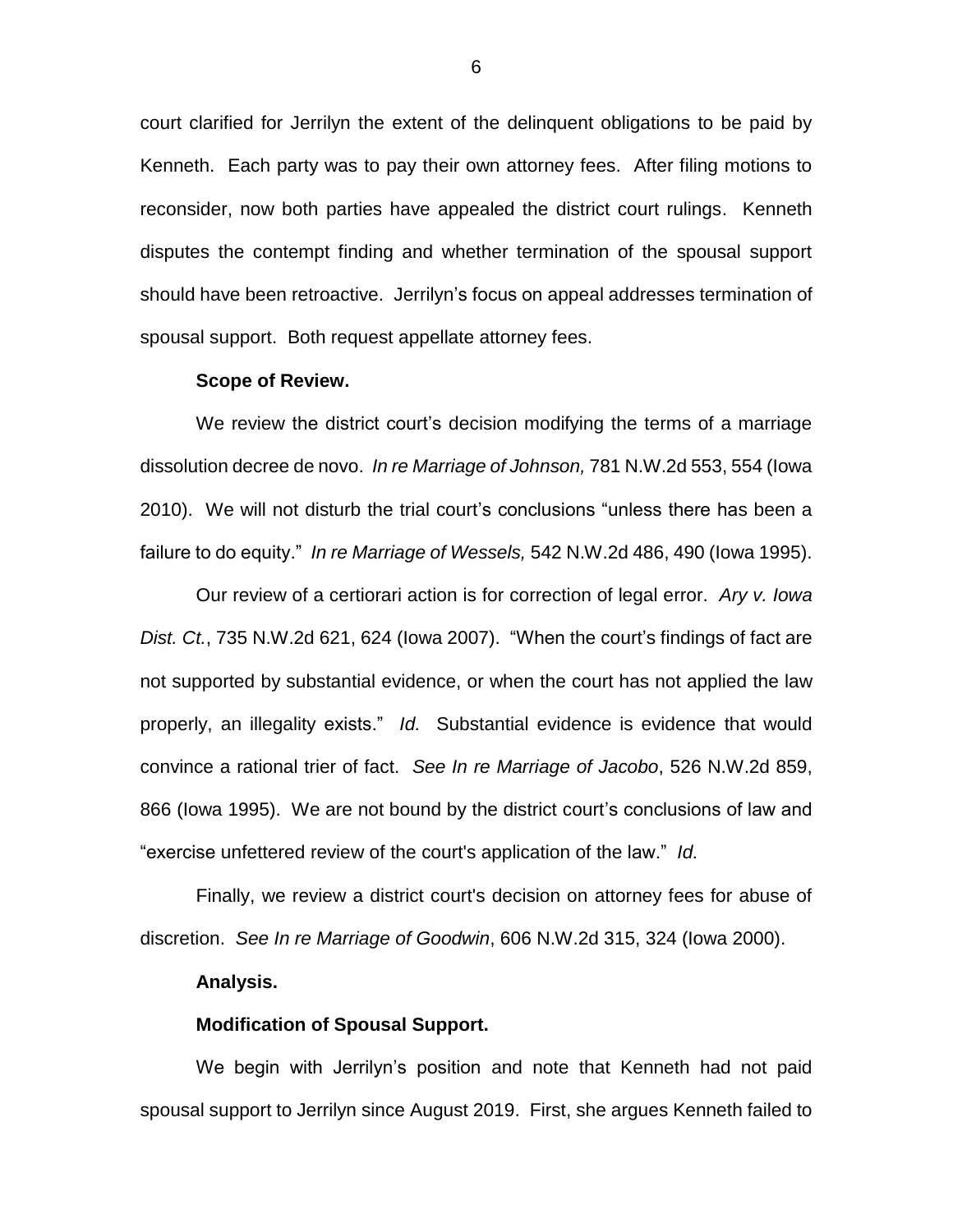prove a substantial change in circumstances since the 2018 modification. The party seeking modification bears the burden of establishing by a preponderance of the evidence the substantial change in circumstances. *In re Marriage of Michael*, 839 N.W.2d 630, 636 (Iowa 2013). The substantial change must be permanent or continuous, not temporary in nature. *Id.* Jerrilyn argues Kenneth is singing the same song he sang in his last unsuccessful modification attempt. But the decree offered the parties the choice of recalculating the spousal support once the social security benefits for each party was known. A proper consideration in a modification action is the obligee spouse's ability for self-support. *Id.* Now both parties receive social security benefits, yet neither has retired. Jerrilyn drew her benefits for the first time in February 2019. The appropriate time to modify spousal support awards is when the factors can be reassessed at or near the time of retirement. *See In re Marriage of Gust*, 858 N.W.2d 402, 418 (Iowa 2015) (holding factors properly considered at the time the initial spousal support award is determined—such as changes in resources, changes in medical expenses, changes in health, and possible changes in earning capacity—are appropriately raised in a modification when a request is made to reduce or terminate the obligation).

Still, instead of an automatic review of the spousal support, the district court found changed circumstances since the 2018 modification. Kenneth's poor health condition and his increased debt load, including a significant child-support obligation, were reasons given to modify. "Although we make our own findings of fact, 'when considering the credibility of witnesses, the court gives weight to the findings of the trial court' even though we are not bound by them." *In re Marriage*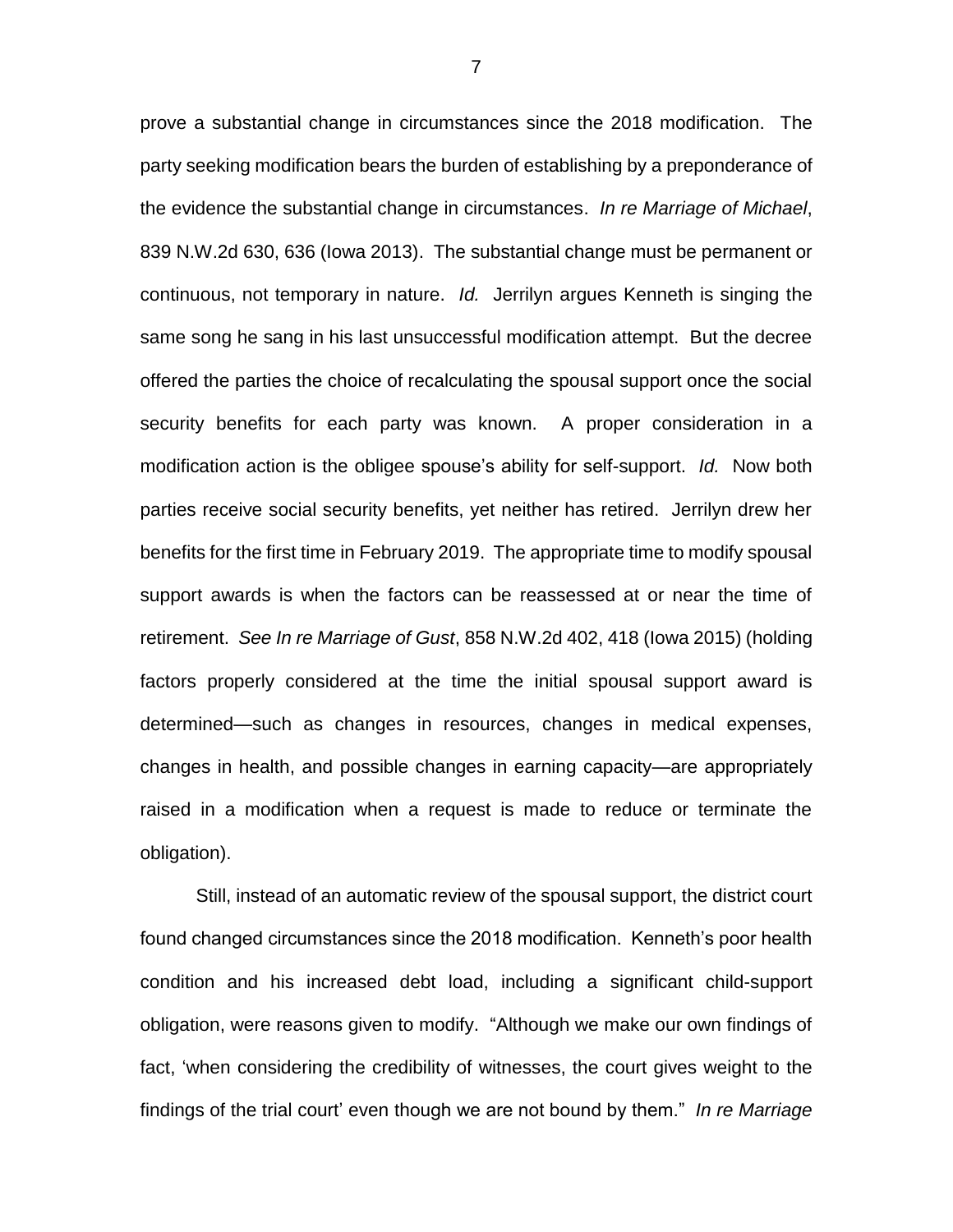*of Hoffman*, 867 N.W.2d 26, 32 (Iowa 2015) (citation omitted). The district court described Kenneth's "physical, mental, and financial health [as deteriorating] faster than normally would be expected for someone his age" and found he is unlikely to ever become "financially solvent given his age, health, and earning capacity." In contrast, Jerrilyn's financial situation improved since 2018 because of increased earnings from work and her newly accessed social security benefits.<sup>6</sup> Although the decree invited a reassessment of the spousal support once social security benefits were established, we agree with the district court that Kenneth proved a substantial change in circumstances supporting the modification of the spousalsupport obligation.

While Kenneth agrees with the district court's ruling terminating spousal support, he advocates for a retroactive, February 2019 termination date for the spousal support instead of September 2020. We agree with the district court that, under long-standing precedent, the spousal support cannot be modified retroactively*. See Johnson,* 781 N.W.2d at 559 (noting there is no provision in the Iowa Code dealing with the retroactive modification of alimony); *In re Marriage of Harvey,* 466 N.W.2d 916, 918–19 (Iowa 1991) (holding alimony should terminate as of the date of the modification decree); *In re Marriage of Harvey,* 393 N.W.2d 312, 314 (Iowa 1986) (recognizing a trial court cannot terminate alimony payments that accrue prior to the date the modification order was entered); *In re Marriage of Bonnette*, 431 N.W.2d 1, 5 (Iowa Ct. App. 1988) (holding the trial court acted

 $\overline{a}$ 

<sup>&</sup>lt;sup>6</sup> In 2019, Jerrilyn reported income of \$45,896 in wages and eleven months of social security benefits totaling \$8310. That same year, Kenneth reported wages of \$33,726, corporate income of \$1313, and social security benefits of \$14,469.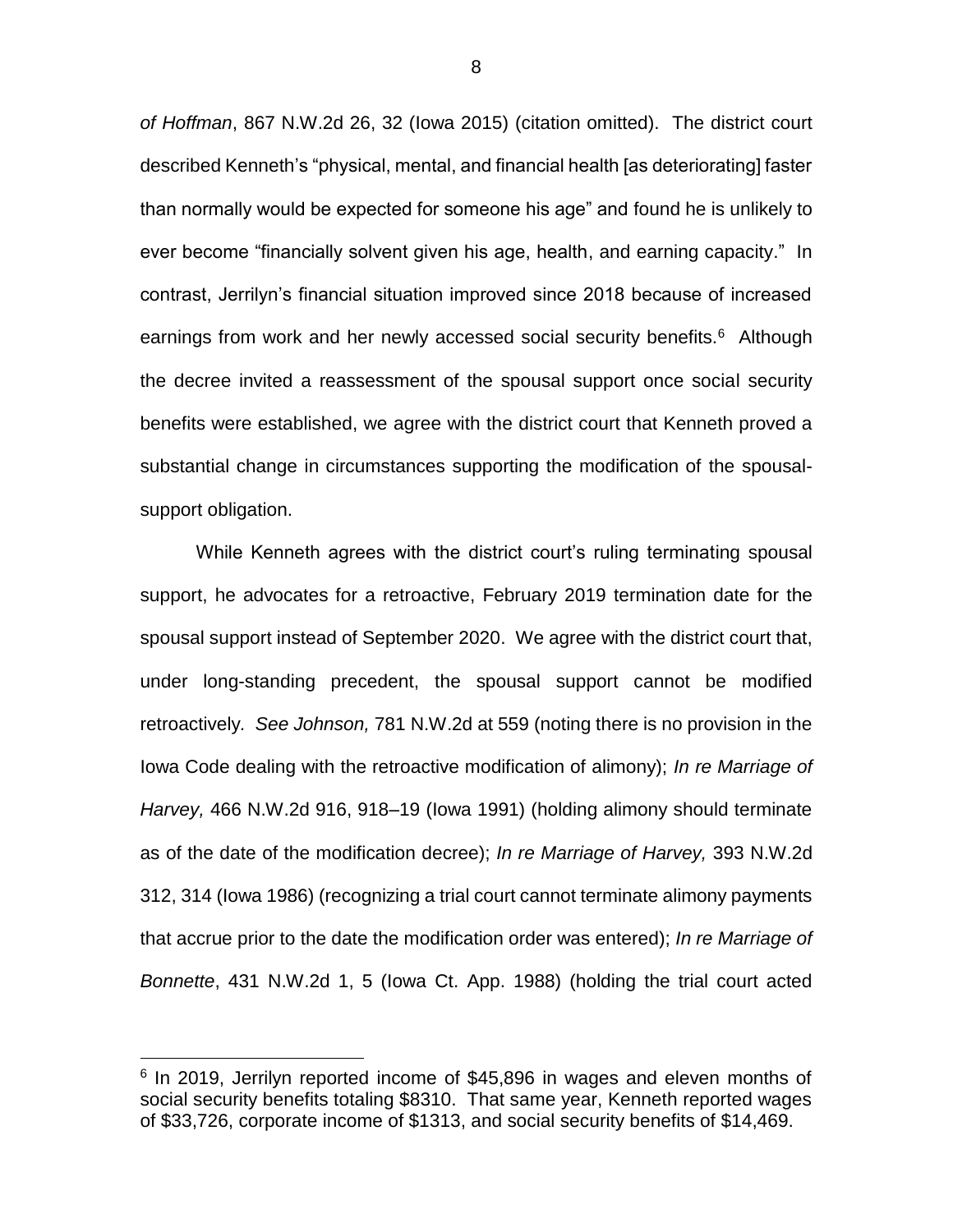properly when it terminated alimony payments prospectively from the date of the filing of its opinion); *see also Wessels*, 542 N.W.2d at 490 ("Retroactive modification is inappropriate . . . when the level of alimony is decreased or terminated."). Kenneth crafts an argument that the decree "did not provide [Jerrilyn] the 'right' to have spousal support after she turned 65 years old and became eligible for social security benefits." He also argues that, on the appeal from the decree, a panel of this court ruled the spousal support would terminate when Jerrilyn could access social security benefits at age sixty-five. <sup>7</sup> *See Crane,* 2017 WL 1735636, at \*2. All of these arguments are a tortured reading of the decree and the earlier decision of our court. In the decree, the district court afforded an option to recalculate support "*depending upon the social security benefits available to Kenneth and those available to* [*Jerrilyn*]*.*"(Emphasis added). In the ruling on the appeal from the decree, the spousal support was reduced, but the court affirmed the spousal support award "[*i*]*n all other respects.*" *Crane,* 2017 WL 1735636, at \*3 (emphasis added). Thus, as it did here, the district court was still required to determine if the continued spousal support award was appropriate after reviewing the social security situation.

Having considered all arguments, we affirm the district court ruling terminating the spousal support as of September 2020.

 $\overline{a}$ 

9

<sup>&</sup>lt;sup>7</sup> We agree with Jerrilyn that Kenneth did not preserve this issue for appeal because it was raised only in the appellate briefing—not before the district court. *See Meier v. Senecaut*, 641 N.W.2d 532, 537 (Iowa 2002).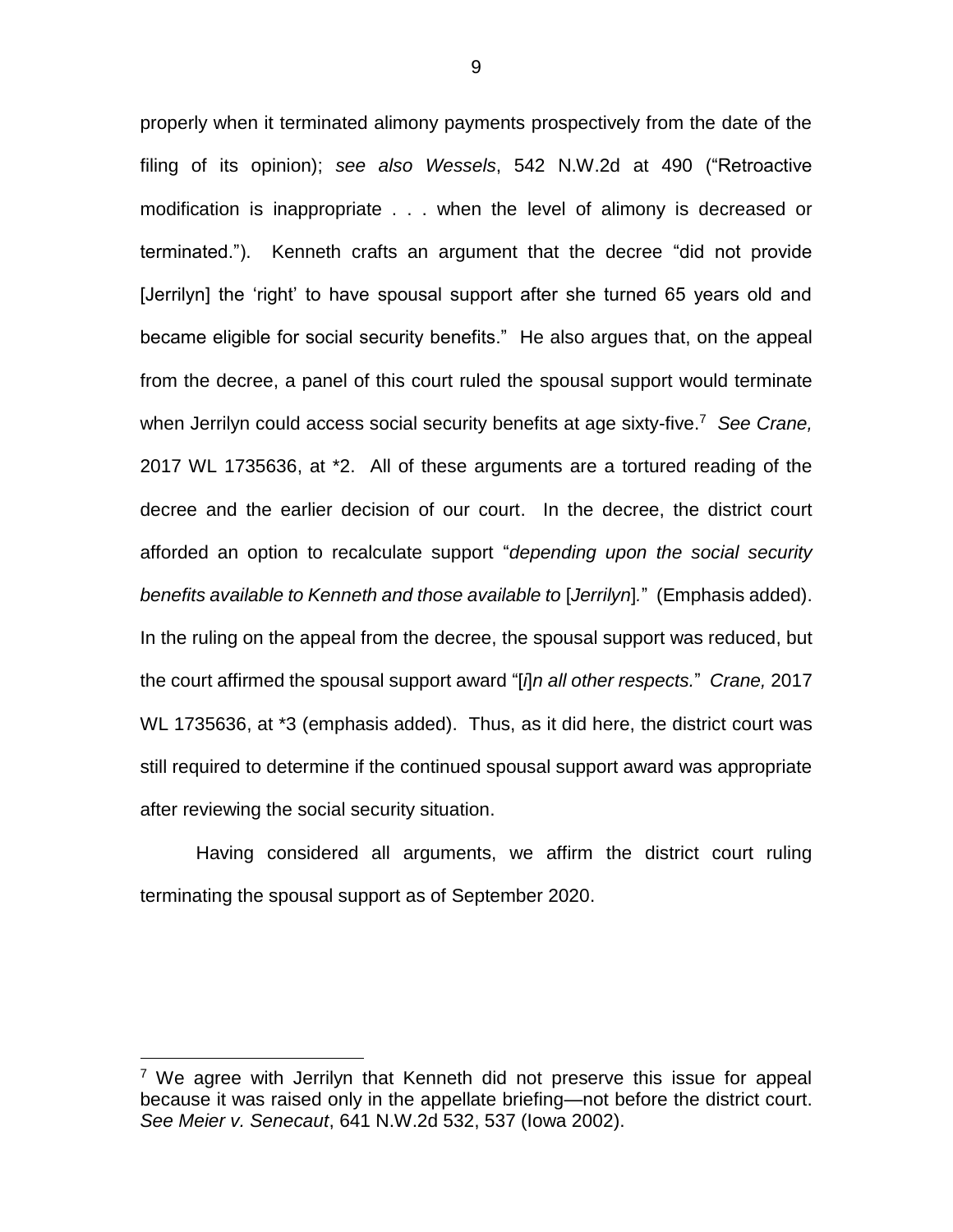## **Contempt of Court Finding.**

. . . .

Kenneth first asserts the contempt request surrounding the One Main Financial debt was withdrawn from consideration so he should not be in contempt for failing to pay that debt. Counsels' exchange with the court at trial seems to support his contention:

JERRILYN'S COUNSEL: . . . I do believe that the contempt application may have mentioned the One Main Financial, but I think that there might have been a different loan mentioned in that contempt action that was really at issue, because the loan issue was one that was secured by a second mortgage on the home; and I question whether that One Main Financial obligation was actually that one secured by the home. So that's just—I think big picture, yes, absolutely. I—I do know that the application for the contempt—to initiate contempt proceedings did mention the One Main Financial obligation in it. So that was really, I think, just a error, a drafting error, on my part.

KENNETH'S COUNSEL: That's correct. The main debt that's being addressed today is at Farmers Savings Bank, and that did have the marital home as collateral.

JERRILYN'S COUNSEL: Right.

THE COURT: Very good. Thank you for that clarification.

The trial record focused on the debt Kenneth was to pay to Farmers' State Savings Bank that involved a mortgage on the marital home, but the district court characterized that debt as the One Main Financial debt. No testimony specifically related to repayment of the One Main Financial debt, but it was discussed as an obligation Kenneth owed. Still, in a ruling after post-trial motions, the district court clarified the wage withholding order would continue until "all obligations set forth in the Decree are paid in full." The decree required Kenneth to pay his Ken Crane Trucking debt payable to Farmers' State Savings Bank as well as the One Main Financial obligation. As for the Farmers' State Saving Bank debt, he has not made any recent payments, while Jerrilyn paid \$31,500 towards that debt to save her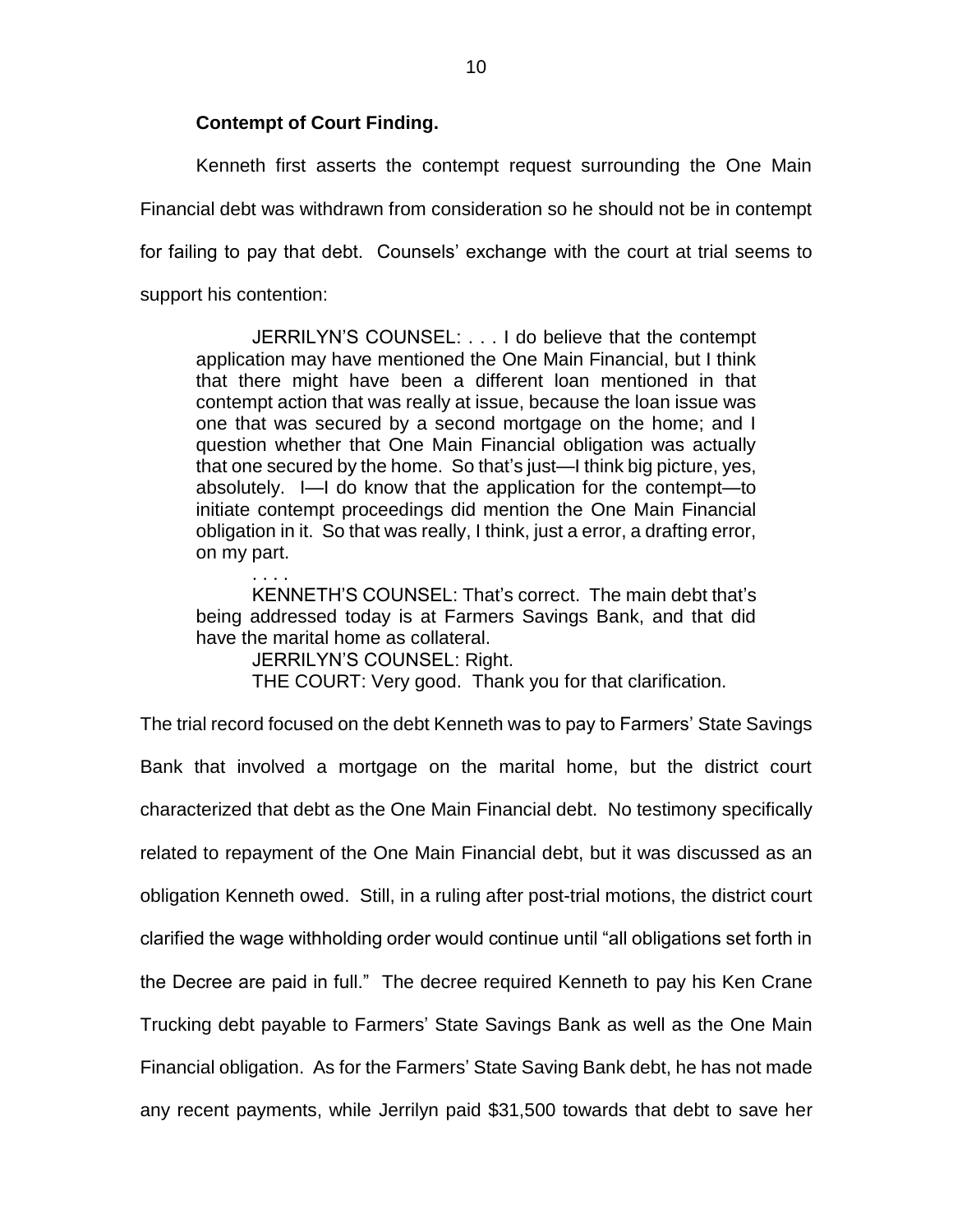home from foreclosure. She now holds a second mortgage with Community Bank to secure that payment.

On his side, Kenneth characterizes himself as "indigent." He points to his stated negative net worth of \$168,154.84; the \$2500 wage withholding occurring for child support; and the debt obligations he has to Farmers' State Savings Bank, One Main Financial, and to the Internal Revenue Service. He further asserts his failure to pay Jerrilyn was not willful.

A contempt proceeding is quasi-criminal in nature, and each element must be proved beyond a reasonable doubt. *See In re Marriage of Ruden*, 509 N.W.2d 494, 496 (Iowa Ct. App. 1993). "A party alleging contempt has the burden to prove the contemner had a duty to obey a court order and willfully failed to perform that duty." *Ary*, 735 N.W.2d at 624. "If the party alleging contempt can show a violation of a court order, the burden shifts to the alleged contemner to produce evidence suggesting the violation was not willful." *Id.* Here, Kenneth may show that a failure to comply was not willful by showing that the he was unable to perform the act ordered. *See Christensen v. Iowa Dist. Ct.*, 578 N.W.2d 675, 678 (Iowa 1998). "When a party claims an inability to pay, the test is whether there is any property out of which payment can be made, not merely whether the party claiming an inability to pay is presently working or has current funds or cash on hand." *Ary*, 735 N.W.2d at 625.

[A] finding of disobedience pursued "willfully" requires evidence of conduct that is intentional and deliberate with a bad or evil purpose, or wanton and in disregard of the rights of others, or contrary to a known duty, or unauthorized, coupled with an unconcern whether the contemner had the right or not.

*Id.* (citation omitted).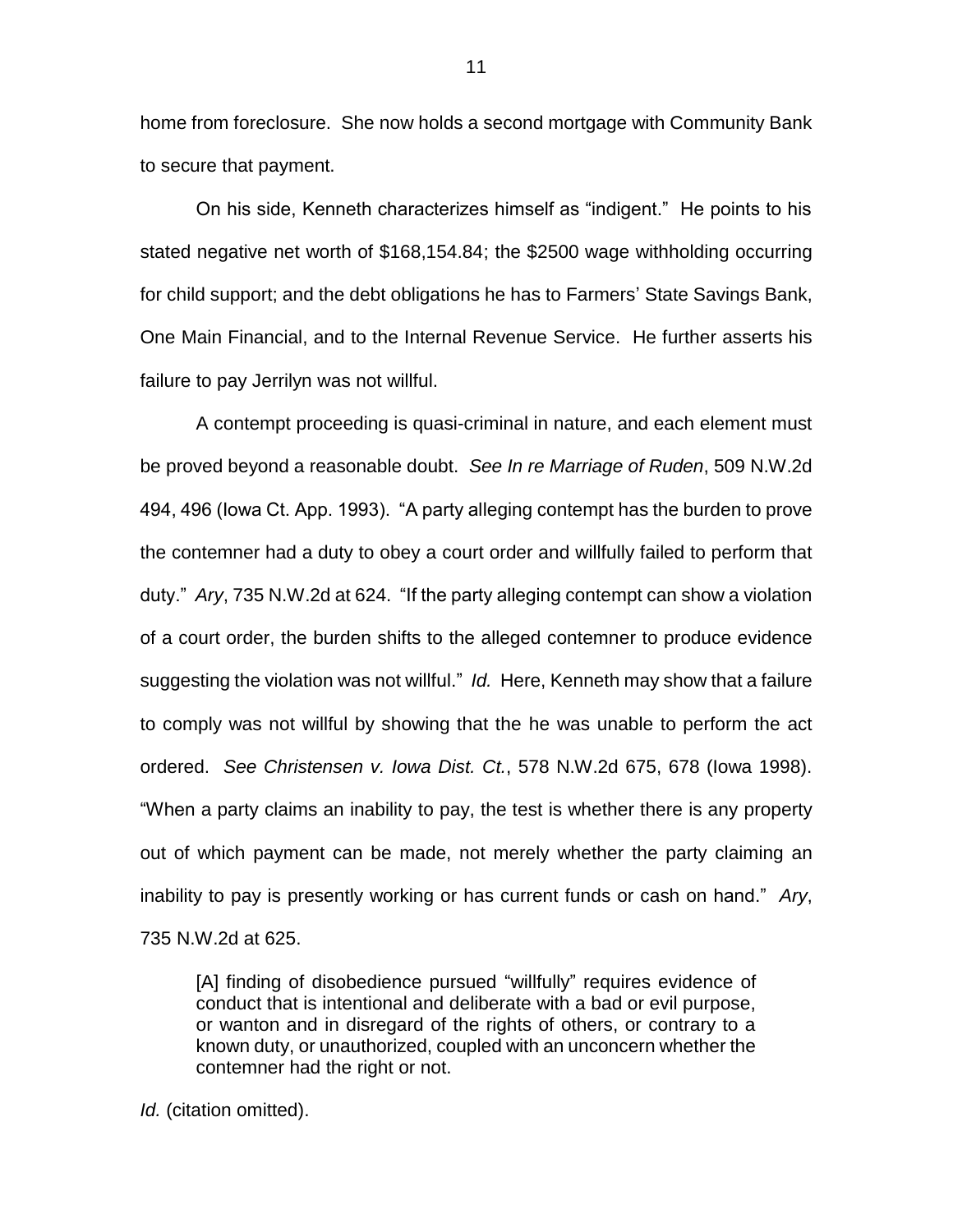Given this record, we affirm the district court ruling. There is substantial evidence to support the district court's ruling. *See Rea v. Iowa Dist. Ct.*, 877 N.W.2d 869, 870 (Iowa Ct. App. 2016). Here, the district court found Kenneth gave "his many other debts priority over his Court-ordered obligations in this case." Kenneth made no attempts to pay his spousal support after August 2019. Kenneth failed to make even minimal payments to address this obligation. Then, although the banker from Farmers' State Savings Bank made calls to Kenneth about the mortgage debt, Kenneth ignored the calls. Recognizing his failure to pay would lead to the loss of the home, we find Kenneth's lack of response to be willful. *See Bowlin v. Swim*, No. 19-1021, 2020 WL 2988537, at \*8 (Iowa Ct. App. June 3, 2020) (finding contemner "was not free to simply not pay the amount ordered and do nothing.").

We find the assignment of \$350 biweekly from Kenneth's paycheck to be appropriate as a means of securing payment on all of the court-ordered obligations, and we will not disturb all of the conditions imposed in the district court contempt ruling.

#### **Attorney Fees.**

Both parties request appellate attorney fees. We decline to award either party fees. We have considerable discretion in determining whether appellate attorney fees should be awarded. *Michael*, 839 N.W.2d at 639. After considering the parties' respective abilities to pay, whether the party was successful, and whether the party was obliged to defend the district court's decision on appeal, we conclude each party should pay his or her own appellate attorney fees. *Id.*